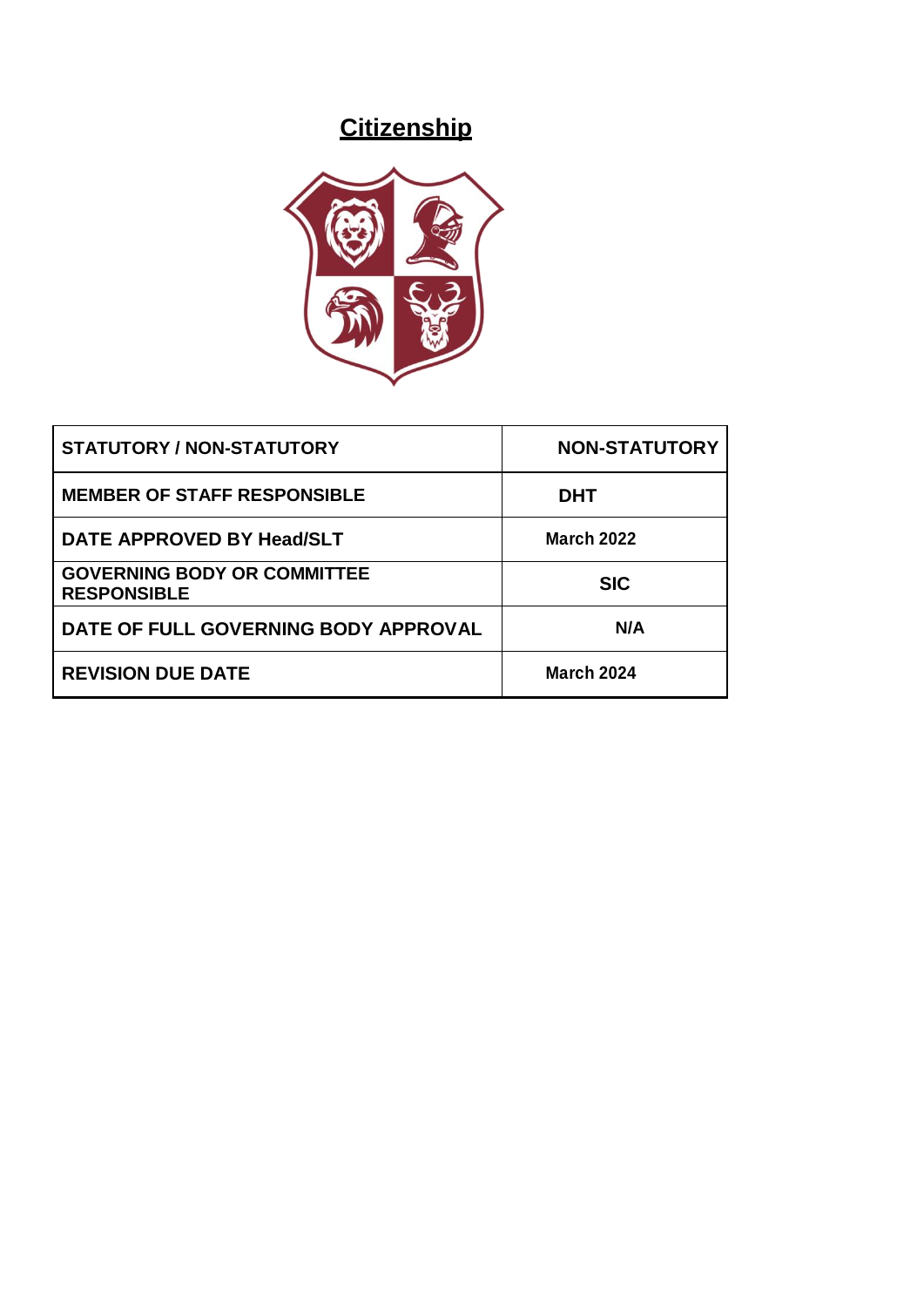### **Aims**

#### **At Noadswood we believe that effective teaching and learning in Citizenship takes place when:**

- Teaching and learning activities are relevant, varied, involve the learners and are matched to students' abilities as well as developing in them learning approaches and skills.
- Students are challenged, praised, rewarded and feel successful.
- There are stimulating and motivating teacher/student and student/student interactions.
- Students' spiritual, moral, social and cultural development is consciously considered, preparing all students for the opportunities, responsibilities and experiences of life beyond school.

Citizenship at Noadswood at Key Stage 3 and 4 helps students to lead confident, healthy and responsible lives as individuals and members of society. It gives students opportunities to reflect on their experiences and those of others and to understand how they are developing personally and socially. (source: DfE Review of National Curriculum 1999)

### **Principles**

#### **At Noadswood we believe the Citizenship Curriculum:**

- Develops skills, knowledge and understanding essential for the opportunities and challenges of life. Helps students reflect on their own attitudes and values and appreciate the attitudes and values
- of other people.
- Promotes the importance of a healthy, safe lifestyle.
- Develops students' understanding of a wide range of relationships.
- Raises the standards of students' aspirations achievements by helping them to become more informed, secure, motivated, confident and independent learners.
- Helps students to make informed choices on various key life topics.

### **Delivery of Citizenship**

At Key Stage 3 & 4 Citizenship is taught by teachers who use carefully planned and evaluated schemes of work.

Citizenship teaching takes account of students' diverse learning needs and teachers use a wide range of teaching and learning strategies.

Complementing and enhancing the taught curriculum are a range of learning opportunities which include activities delivered by pastoral staff, senior leaders and the headteacher, assemblies and special Citizenship events and activities.

Discussion of issues relating to Citizenship will also occur in any curriculum areas. Such discussions will be in the context of that subject and will include reflective discussion but not advice on attitudes or choices.

Any safeguarding concerns raised through a discussion around any aspect of Citizenship will be reported according to our Child Protection and Safeguarding policies and logged on CPOMs to our Designated Safeguarding Leads.

The importance of the Citizenship Curriculum at Noadswood is reflected in the time allocated to it: Year 7 and Year 8 pupils now have three one hour sessions per fortnight with Year 9 pupilsstudying the AQA GCSE in Citizenship.

The Citizenship Lead oversees the curriculum and ensures monitoring and evaluation takes place, supported by a senior leader line manager.

The school follows the National Curriculum guidelines for citizenship, RSE,and careers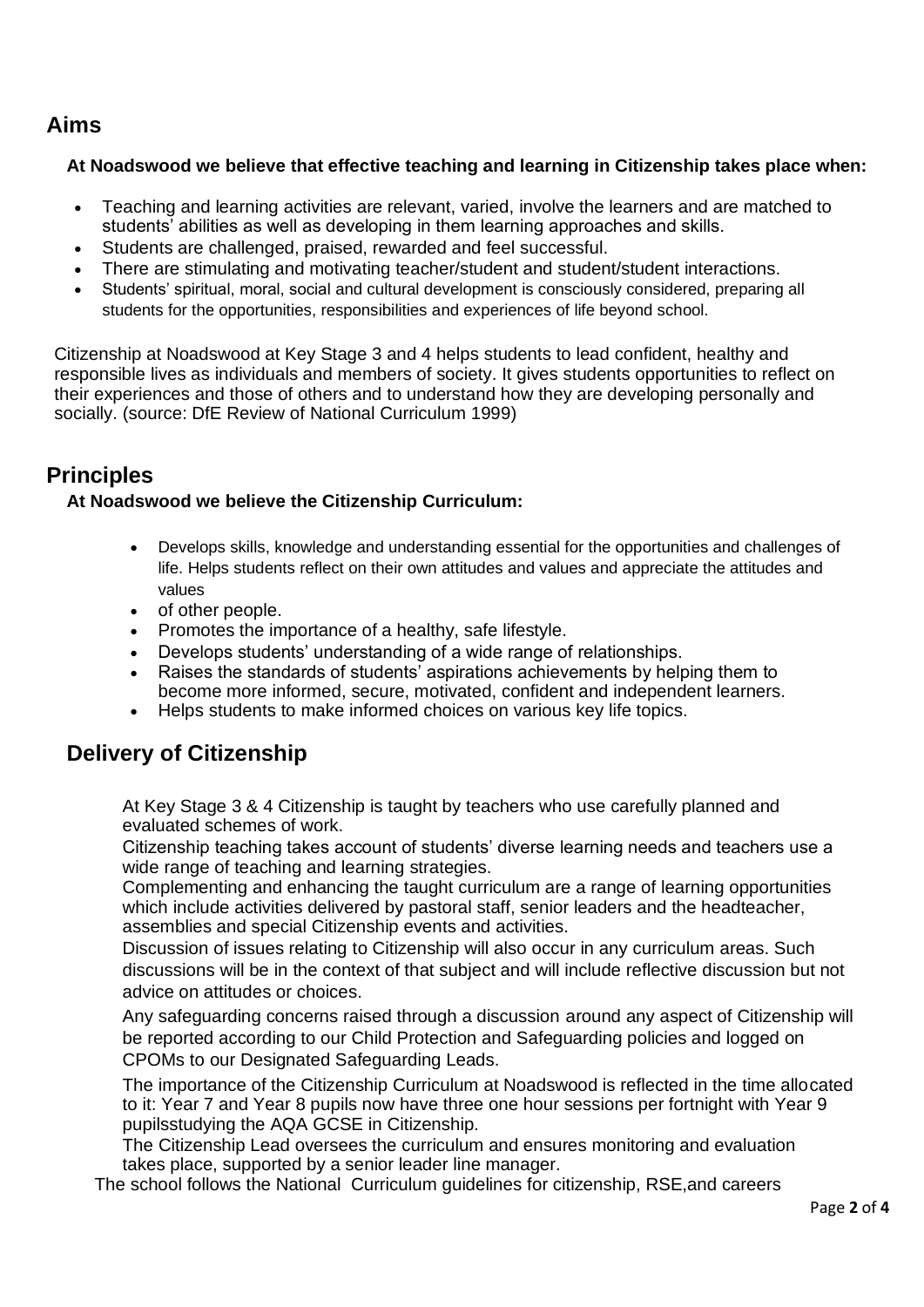education.

Citizenship focuses on giving young people the information they need to help them develop into healthy, nurturing and respectful local and global citizens.

Focus areas of the Citizenship curriculum are:

- Relationships and Sex Education (see the Relationships and Sex Education Policy) o
- Drug and alcohol education
- FirstAid
- Finance
- o Human rights and discrimination
	- o Crime and Punishment
- o Employment rights
- o Careers (see the Careers Policy) o Government and voting.